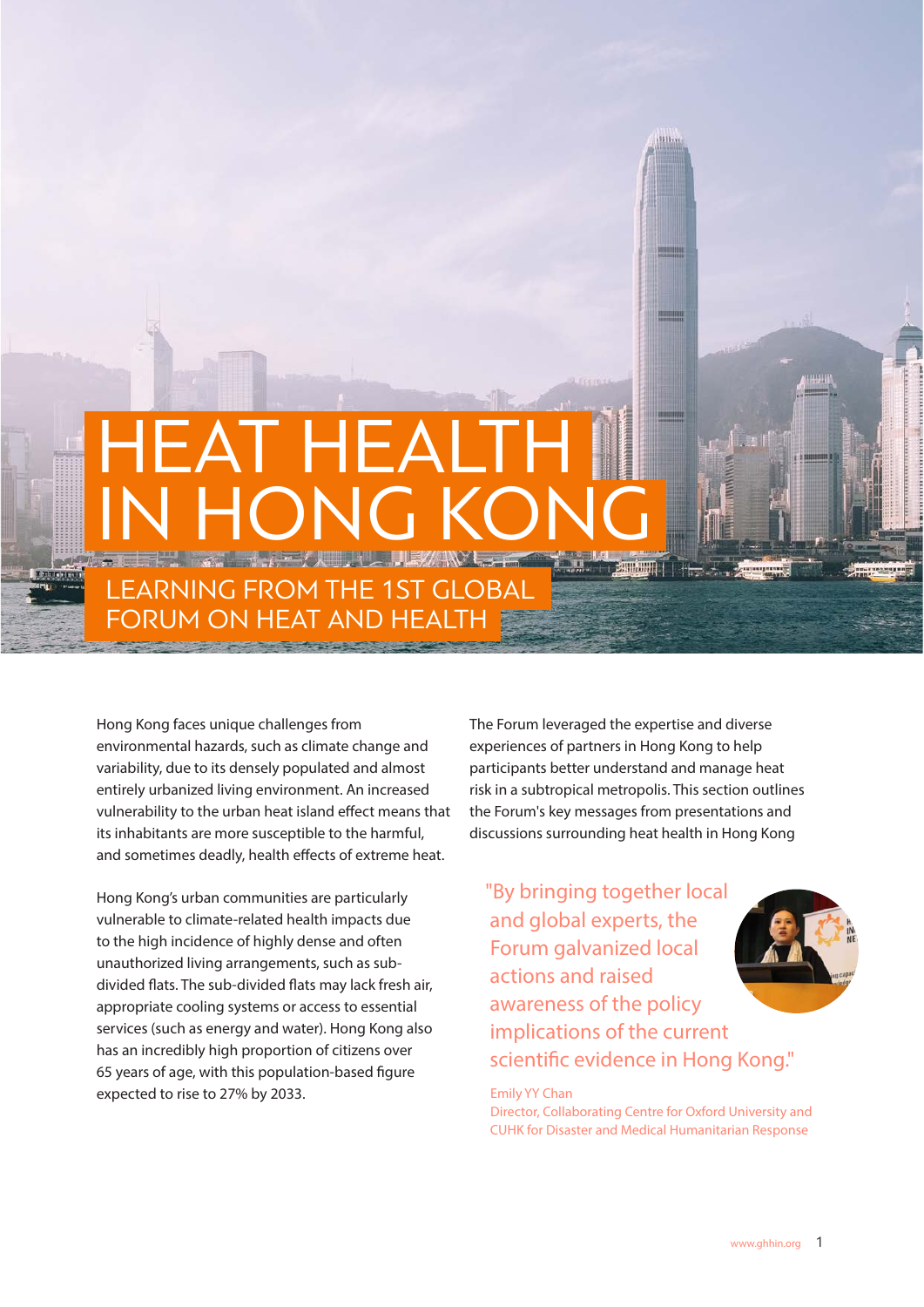#### **Public Health Research in Action**

Hong Kong has a rich network of public health research on climate-sensitive health impacts which include extreme heat. One of the research institutions is the Collaborating Centre for Oxford University and CUHK for Disaster and Medical Humanitarian Response (CCOUC) at the Chinese University of Hong Kong - a research centre that acts as an intermediary for research partners.

Recent research under the Hong Kong Weather Acquisition Study examined Hong Kong citizens' health and carbon-reduction behaviours to understand the practices of reducing electricity consumption, including curtailing the use of air conditioners, along with the impact of these measures on health perceptions and protective behaviours. This research found the best methods for communicating weather-related risk information among its population. Much of this cutting edge work is enabled by the availability of high quality and tailored climate and meteorological information through the Hong Kong Observatory (HKO) and innovative research partnerships. A considerable portion of this work has informed Hong Kong's Climate Action Plan 2030+.

## **The Hong Kong Observatory**

HKO, established in 1883, is the meteorological authority responsible for monitoring and forecasting weather, issuing warnings on weather-related hazards and providing climate services in Hong Kong, amongst others. Given the uniquely vulnerable demography and the known link between weather conditions and public health in Hong Kong, HKO has been studying, in collaboration with others, the impact of weather on public health with a particular focus on thermal stress. Moreover, HKO has been evolving continuously to ensure the delivery of people-oriented quality services to meet the increasing need of special users and various sectors in the community and to enhance the society's capability in natural disaster prevention, such as those vulnerable to extreme heat.

#### **Hong Kong Heat Index**

To enhance the heat stress information services, HKO and the Chinese University of Hong Kong collaborated to develop the Hong Kong Heat Index for use in hot and humid climates. Based on the study of hospitalization data and heat stress measurement data, two reference criteria for the Index were identified to establish a two-tier approach for the enhancement of the heat stress information service.

## **Caring for Senior Citizens**

Previous studies suggest that thermal stress under cold and hot weather conditions is strongly linked with higher mortality and hospitalization rate in Hong Kong, particularly among the elderly. With the goal to provide better care for the elderly people in Hong Kong, HKO has been working closely with the Senior Citizen Home Safety Association (SCHSA). The association is a self-financing and not-for-profit organization which provides a 24-hour personal emergency support and caring service through the use of weather and climate information, including the study of health impacts of weather and climate on senior citizens.

Some of these services include: real time weather information services, developing the new version of "Weather Information for Senior Citizens" webpage, annual joint press conferences to promote proactive and timely assistance for the elderly when very hot or cold weather is expected, and the "Sky of Silver Age" weather photo competition and cloud appreciation workshops to encourage elderly people to adopt an outdoor lifestyle by maintaining an active interest in weather that affects them. The decade-long collaboration between HKO and SCHSA in using climate information for elderly caring services has also been documented in the WMO-WHO Joint Office for Climate and Health publication Climate Services for Health.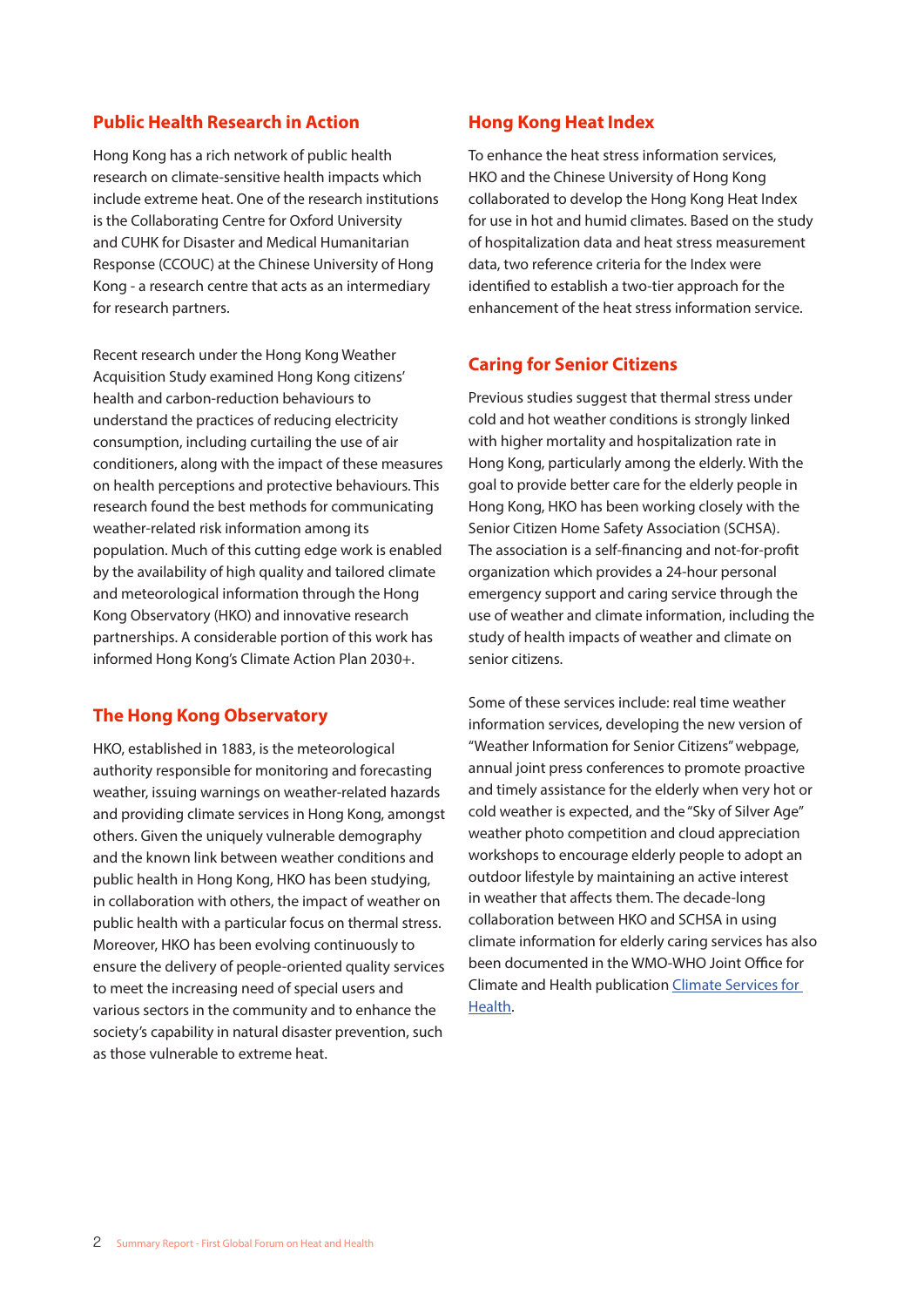# **Urban Planning and Building Environment Design**

The design and development in a high-density city like Hong Kong may have significant impacts on the urban climate (e.g. urban heat island effect, lower wind speed etc.) resulting in uncomfortable living conditions and an increase in cooling energy consumption.

To help mitigate these negative effects and improve the quality of living environment, climatic considerations have been integrated in to urban planning and design. HKO provides meteorological data and expert advice to local planning department and its consultants, as well as other professional bodies, to establish guidelines to assess and regulate the impact of potential city/community, and building developments on urban ventilation and micro-climate.

Furthermore, Hong Kong's urban climatic map has been created through analyzing and evaluating climate data together with different geometric and urban development data to classify Hong Kong into different urban climatic zones, each with recommended design actions and development strategies. This has informed decision making at the community level, including for new town planning and old town renewal in the Hong Kong 2030+ longterm planning strategies.

# **Public Engagement**

Hong Kong's civil society and non-governmental organizations represent a world-leading example of public engagement. The Hong Kong Red Cross engages the public and volunteers to provide a set of auxiliary services to the government during emergencies. This includes local community care services, humanitarian education, first aid, and health training.

Increased public awareness of heat risk is achieved through a dedicated disaster preparedness mobile app, and vulnerable communities are provided with targeted information on preparedness and risk reduction via educational initiatives. Volunteer

community responders are deployed by the Hong Kong Red Cross to visit vulnerable elderly populations and provide heat wave related information.

The HKO also utilizes different channels, including media (TV, radio and newspaper), Dial-a-Weather service, webpages, mobile platforms and social media, to engage the public and disseminate various weather information, forecasts and warnings of HKO to different sectors.

The online information service and location specific weather services offered by HKO's "MyObservatory" mobile app and website allow urban dwellers to access various first-hand weather information anywhere and anytime. HKO also launched its Facebook page and Instagram platform to enhance communication with the public in March 2018, with encouraging responses. Facebook posts on various weather phenomena and services, including heat stress information services and other heat health information, were released regularly to enhance public understanding of the weather and related risk.

# **Local Action, Global Network**

The Forum provided a platform for a broad exchange of research and good practices from Hong Kong's diverse range of actors in heat health, and provided a forum for increased political commitment to reduce the drivers of heat risk both locally, and globally. The forum allowed for the unique expertise and experience in Hong Kong to be shared globally, and for new partnerships to be formed with Hong Kongbased experts to further galvanize action to reduce the risks of extreme heat.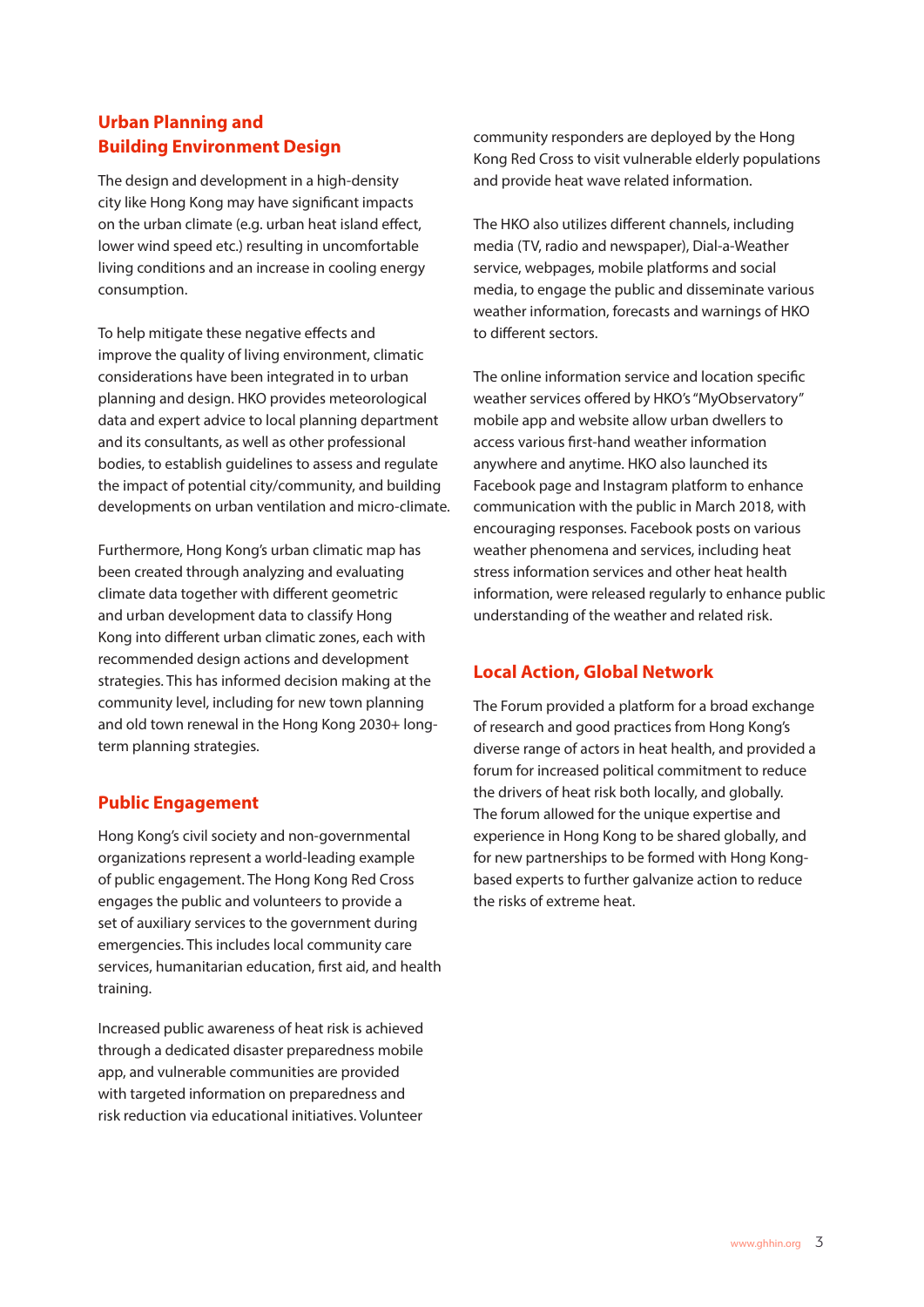# **Hong Kong Heat Project Site Visits**

Hong Kong has experienced increasing extreme temperatures for many decades. As a highly urbanized city with high population density, Hong Kong experiences heightened heat risk from many factors, including sub-divided housing units, an intense Urban Heat Island effect, an ageing society, and a large number of elderly residents living in care facilities. Hong Kong is a world leader in managing these issuesactively advancing interdisciplinary research, city management, planning and design, as well as public engagement and NGO efforts.

On the final day of the Forum, participants took a rare look into the heat health management challenges and solutions of Hong Kong.

# 1. Senior Citizen Home Safety Association

In September 1996, the Senior Citizen Home Safety Association (SCHSA) was founded as a self-financing, not-for-profit organization providing 24-hour personal emergency support and caring service to elderly citizens in Hong Kong. SCHSA enhances quality of life for older populations through the use of technology, people-oriented services, and innovative methods, including special weather forecasts and information for the elderly.

# 2. Hong Kong Housing Authority Exhibition Centre

The Hong Kong Housing Authority Exhibition Centre is a showcase of public housing development in Hong Kong, as well as their work and achievements over the years. This visit began with a short talk from the Chief Architect of the Hong Kong Housing Authority, who introduced their successful practical experience on microclimate design since 2004.

In the compact 1,000-square-metre venue, there are informative display panels, building models, mock-up flats and myriad collections of photos and videos of Hong Kong's public housing.

Nearly half of Hong Kong's residents live in some form of public housing. As prices of these accommodations have risen, many residents have begun to seek accommodation in sub-divided flats or bedspace apartments. These small, makeshift spaces are often not properly ventilated or cooled, contributing to the heat health crisis in the city.

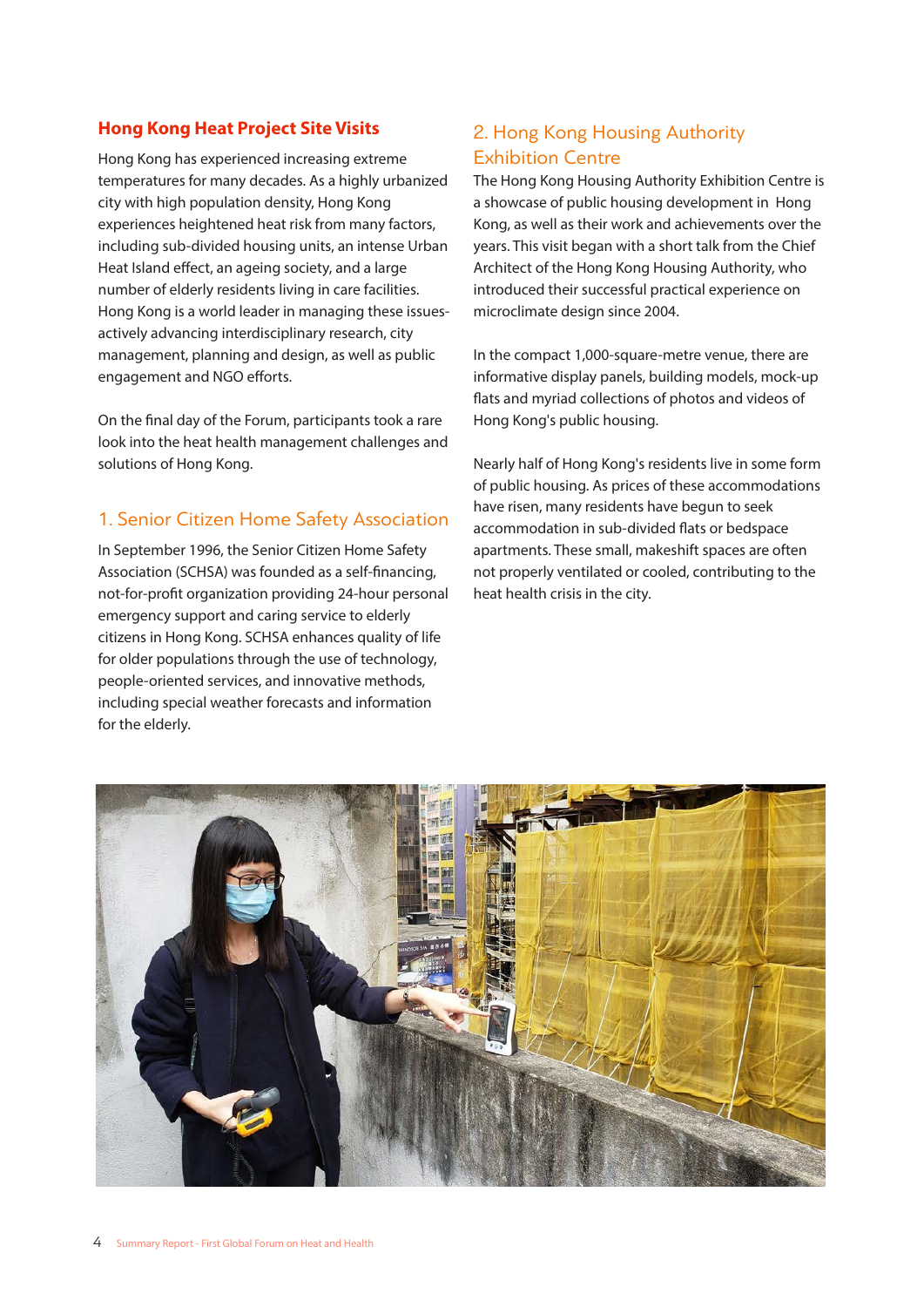# 3. Hong Kong Observatory

The Hong Kong Observatory is the government department responsible for monitoring and forecasting weather, as well as issuing warnings on weather-related hazards. The Observatory also monitors and assesses radiation levels in Hong Kong, and provides other meteorological and geophysical services to meet the needs of the public and the shipping, aviation, industrial and engineering sectors.

Amidst the hustle and bustle of Tsim Sha Tsui, the Observatory Headquarters enjoys a serenity uncharacteristic of this hectic business area. It is surrounded by rich fauna and flora, some of which is uncommon in Hong Kong. The guided tour took visitors backward in time to trace the development of the Observatory in the past 130 years to see how weather forecasts are made and how technology is put to use.

# 4. Energy poverty Lab - Simulated Subdivided Flat tour

This field trip involved a trip to a simulation of Hong Kong's subdivided flats at the 'Energy Poverty Lab', built by the World Green Organisation (WGO), a nonprofit concerned with the environmental conservation and its relation to livelihood and economic affairs. Through interactive household activities, this field trip to Hunghom provided a glance into how families may live in apartments less than 70 square feet.

> Photos (clockwise from top): 1. Subdivided flat / Hunter Jones 2. Hong Kong Observatory / Joy Shumake 3. Hong Kong Observatory / Rosa Barciela





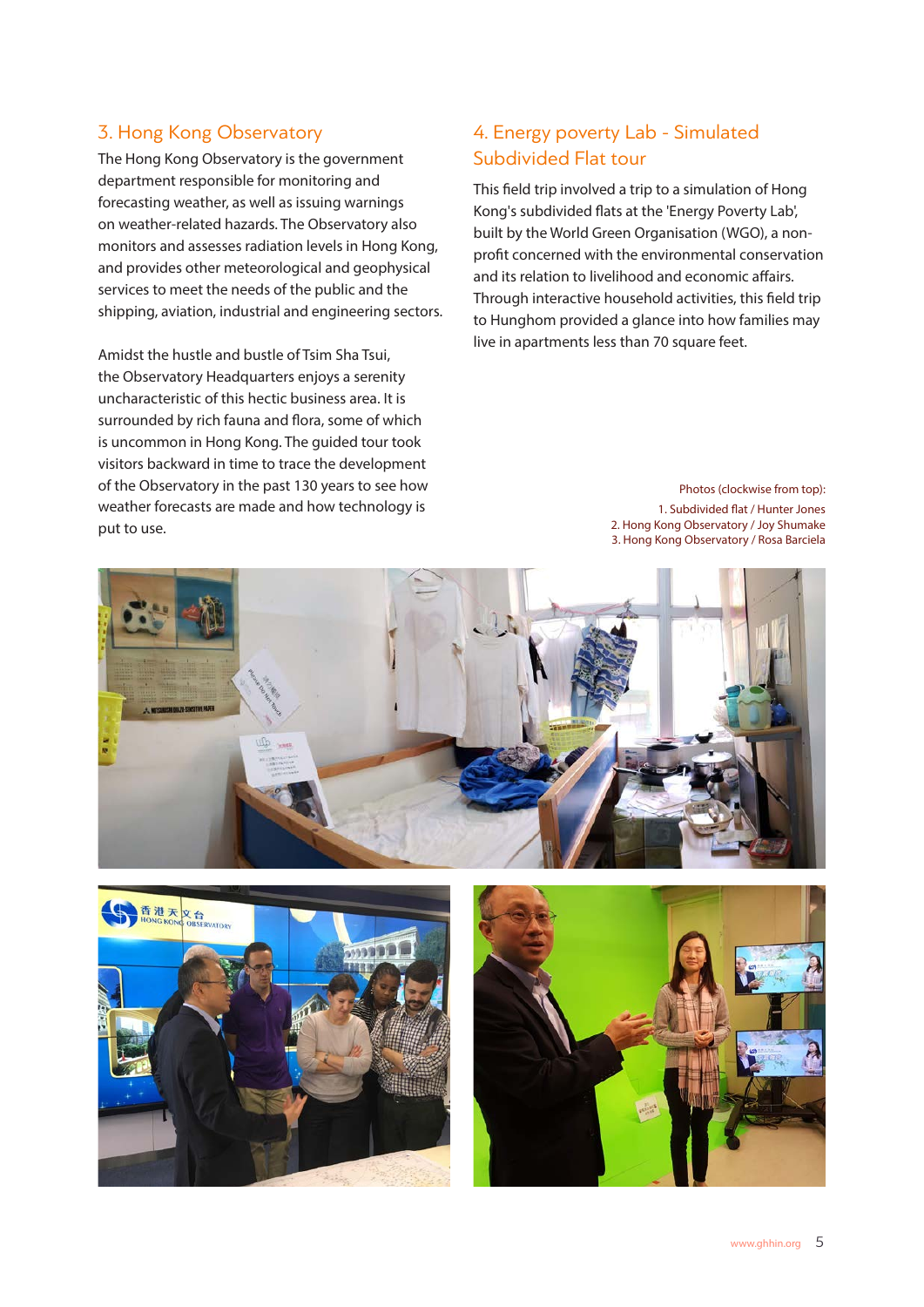# **Ongoing work in Hong Kong: Presentations**

#### **Heat-related Health Impacts in Sub-tropical Cities: Global Overview and Research Frontiers in Hong Kong**

Emily YY Chan, Director of the Centre for Global Health, Chinese University of Hong Kong; Chi-Ming Shun, Director, Hong Kong Observatory

#### **Regional Perspectives of Heat Risks in North and East Asia**

Gabriel Lau, Chinese University of Hong Kong

#### **Regional Perspectives of Heat Action and Innovation in North and East Asia**

Gloria KW Chan, Deputy Director, CCOUC, Chinese University of Hong Kong

#### **The Future of Heat Information Products**

Lap-Shun Lee, Senior Scientific Officer, Hong Kong Observatory

#### **Personal Heat Protective measures during the 2017 heat wave in Hong Kong: a telephone survey study**

Holly CY Lam, Postdoctoral Fellow, Chinese University of Hong Kong

#### **Institutional capacity building through partnerships**

Donald Li, President Elect of World Association of Family Doctors and Chairman of Hong Kong Jockey Club Disaster Preparedness and Response Institute

#### **Urban Heat Island Mitigation, Heat Risk Mapping**

Chao Ren, University of Hong Kong Faculty of Architecture

#### **Communicating Weather Hazards in the Digital Era** Alex Tsoi, Scientific Officer, Hong Kong Observatory

# **Communicating through vulnerable communities**

Candy Yeung, Hong Kong Red Cross

#### **Perspectives on communicating risk from a family doctor**

Yu Fat Chow, World Association of Family Doctors and Hong Kong Academy of Medicine

# **Ongoing work in Hong Kong: Posters**

# **A vertical approach to monitoring microclimates of urban street canyons**

Paulina PY Wong, Lingnan University

#### **Urban Heat Islands in Hong Kong: Statistical Modeling and Trend Detection**

Weiwen Wang, Wen Zhou, Edward Yang Yung Ng, Yong Xu; Jinan University, Chinese University of Hong Kong, City University of Hong Kong

#### **Heat Stress in Future Hong Kong**

KY Cheung, PW Chan, W Zhou City University of Hong Kong, Hong Kong Observatory

## **Effects of high temperature on existing allergic symptoms among adults: an exploratory crosssectional telephone study**

Emily YY Chan, Holly CY Lam, Asta YT Man; CCOUC, Chinese University of Hong Kong

#### **Personal Heat Protective Measures During the 2017 Heatwave in Hong Kong: A Telephone Survey**

**Study** Emily YY Chan, Holly CY Lam, Asta YT Man; CCOUC, Chinese University of Hong Kong

# **The development of Hong Kong Heat-Health Warning System**

Chao Ren, TC Lee; University of Hong Kong, Hong Kong Observatory

**Energy Poverty, Heat Stress, Bacterial Concentration and IAQ** 

William Yu; World Green Organisation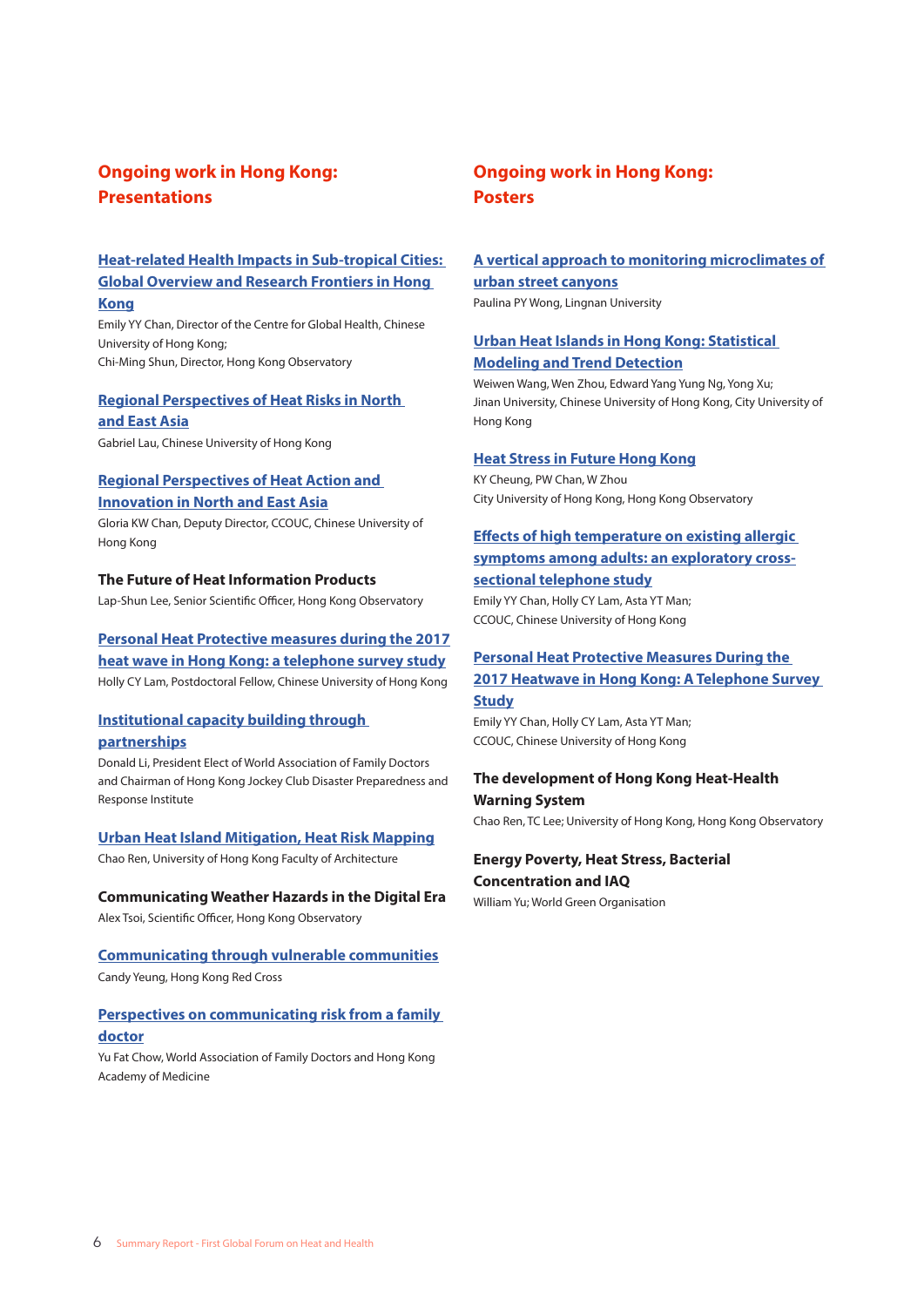# **Summary of key partners and projects addressing heat health in Hong Kong**

| Partner                                                                                                                                                                                                 | Role                                                                                                                                                                                                                                              | <b>Links</b>                                                                                                                  |
|---------------------------------------------------------------------------------------------------------------------------------------------------------------------------------------------------------|---------------------------------------------------------------------------------------------------------------------------------------------------------------------------------------------------------------------------------------------------|-------------------------------------------------------------------------------------------------------------------------------|
| Hong Kong Observatory (HKO)                                                                                                                                                                             | Weather and climate monitoring;<br>weather forecasts for different times-<br>cales; weather warnings and alerts;<br>research; public education                                                                                                    | www.hko.gov.hk<br>www.hko.gov.hk/wservice/warning/<br>coldhot.htm<br>www.hko.gov.hk/wxinfo/ts/display_el-<br>ement_hkhi_e.htm |
| Department of Health                                                                                                                                                                                    | Public health advice                                                                                                                                                                                                                              | www.chp.gov.hk/en/static/90064.html                                                                                           |
| Labour Department                                                                                                                                                                                       | Public health Advice; guidelines on<br>risk assessment for heat stroke<br>prevention at work                                                                                                                                                      | www.labour.gov.hk/eng/public/oh/<br>heat.pdf<br>www.labour.gov.hk/eng/public/oh/<br>HeatStress.pdf                            |
| Home Affairs Department                                                                                                                                                                                 | <b>Heat shelters</b>                                                                                                                                                                                                                              | www.had.gov.hk/en/public_services/<br>emergency_services/emergency.htm                                                        |
| <b>Education Bureau</b>                                                                                                                                                                                 | Guidelines on physical education                                                                                                                                                                                                                  | www.edb.gov.hk/attachment/en/<br>curriculum-development/kla/pe/ref-<br>erences resource/safety-quidelines/<br>Safe_e.pdf      |
| Senior Citizen Home Safety<br><b>Association (SCHSA)</b>                                                                                                                                                | 24-hour personal emergency<br>support and caring service for<br>elderly citizens.                                                                                                                                                                 | www.schsa.org.hk/en/home/index.<br>html                                                                                       |
| Occupational Safety and Health<br>Council                                                                                                                                                               | Promoting occupational safety and<br>health in the community; education<br>and training; research and strategy<br>development                                                                                                                     | www.oshc.org.hk/eng/main/hot/Heat                                                                                             |
| <b>Collaborating Centre for Oxford</b><br>University and CUHK for<br>Disaster and Medical Humanitari-<br>an Response (CCOUC)                                                                            | Research; providing scientific<br>evidence for tacking heat health<br>impact<br>Developed a set of animations<br>describing the main research<br>outcomes were produced and<br>targeted for primary and secondary<br>school children in Hong Kong | ccouc.org/publications<br>ccouc.org/video                                                                                     |
| <b>Hospital Authority</b><br>香<br>港<br>大<br>學<br>香港中文大學<br>THE UNIVERSITY OF HONG KONG<br>The Chinese University of Hong Kong                                                                           | Public hospitals services; Research;<br>Community engagement<br>ব<br>HONG KONG 香港ノ<br>faculty of architecture 建築學院<br>香港紅十字會<br>HONG KONG RED CROSS                                                                                               | 香港城市大學<br>City University of Hong Kong<br><b>黒黒 創新 開催全球</b><br>Professional - Creative<br>For The World                       |
| The Chinese University of Hong Kong<br>Collaborating Centre for Oxford University and CUHR<br>Centre for Global Health<br>for Disaster and Medical Human<br>CCOUC 北京區人連邦護研究局<br>starian Respo<br>全球型生中心 | 香港中文大學環境、<br>香港天文台<br>能源及可持續發展研究所<br><b>Institute of Environment,<br/>Energy and Sustainability, CUHK</b>                                                                                                                                         | 能源及環境學院<br><b>SCHOOL OF ENERGY</b><br><b>HONG KONG OBSERVATORY</b><br><b>AND ENVIRONMENT</b>                                  |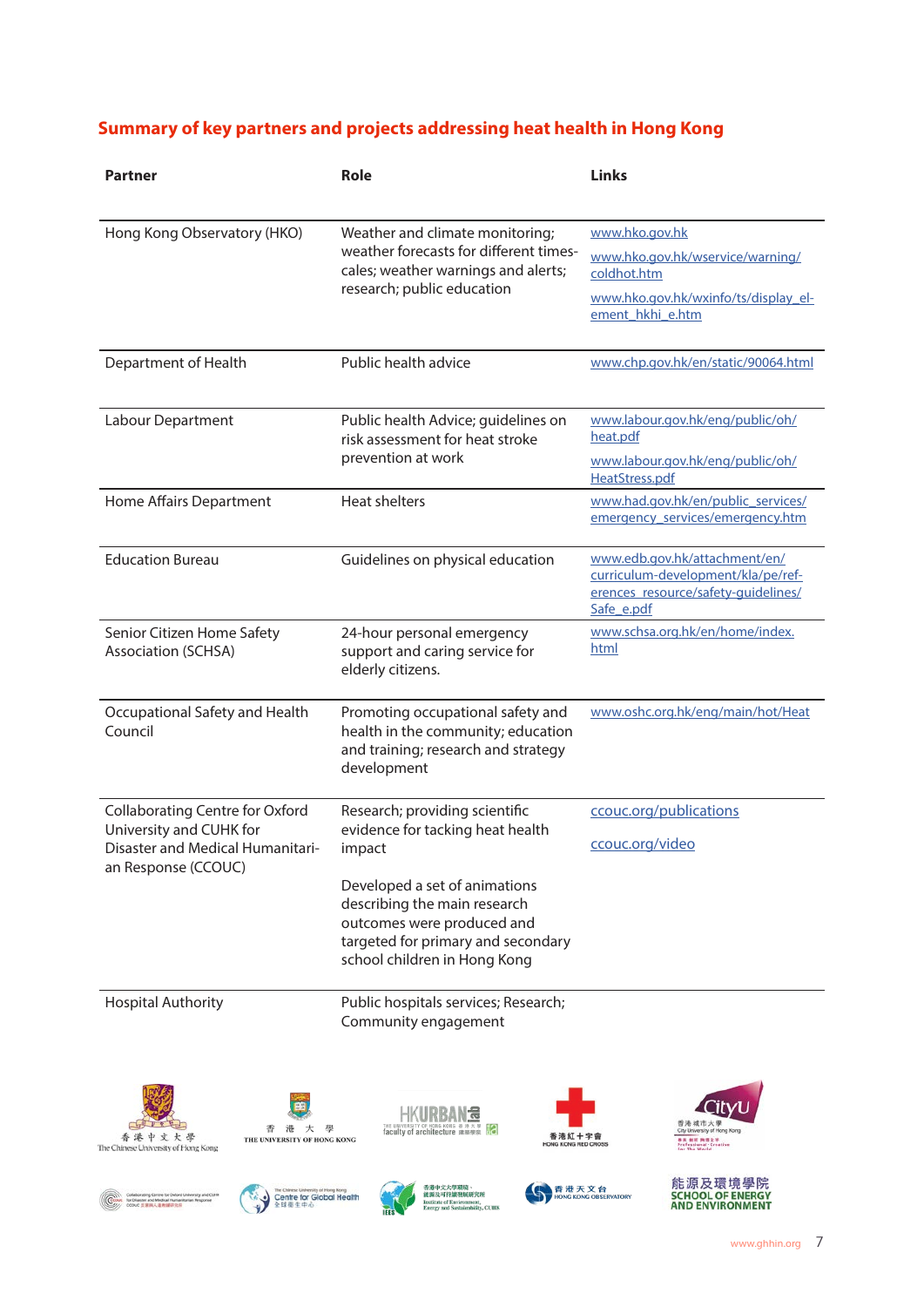# **Heat health collaborations and research in Hong Kong**

| <b>Research subject and research</b><br>body/bodies                                                                           | <b>Purpose and links</b>                                                                                                                                                                                                                                                                                                                                                                                       |  |
|-------------------------------------------------------------------------------------------------------------------------------|----------------------------------------------------------------------------------------------------------------------------------------------------------------------------------------------------------------------------------------------------------------------------------------------------------------------------------------------------------------------------------------------------------------|--|
| Series of Heat-health association<br>studies on mortality and morbidity                                                       | Establishing heat-health associations, identifying vulnerable groups and<br>evaluating urban heat island effects on health. A list of publications of<br>research findings can be found in the "Climate change and health research"                                                                                                                                                                            |  |
| [CCOUC, JCSPHPC (CUHK)]                                                                                                       | section at ccouc.org/publications                                                                                                                                                                                                                                                                                                                                                                              |  |
| Help seeking behaviors among the<br>older population in Hong Kong<br>during hot days                                          | Understanding the patterns, including proportions and thresholds, of the<br>help seeking behaviors of the older populations in Hong Kong during hot<br>seasons. Help seeking behavior was measured by counting the number of<br>emergency calls to the Hong Kong Senior Citizen Home Safety Association.                                                                                                       |  |
| [CCOUC, JCSPHPC (CUHK) and<br>SCHSA]                                                                                          | Published paper: www.ncbi.nlm.nih.gov/pubmed/21761264                                                                                                                                                                                                                                                                                                                                                          |  |
| Collaboration in developing the<br>Hong Kong Heat Index                                                                       | Enhance heat stress information services in Hong Kong. Published paper:<br>www.ncbi.nlm.nih.gov/pubmed/26546311                                                                                                                                                                                                                                                                                                |  |
| [HKO and JCSPHPC (CUHK)]                                                                                                      |                                                                                                                                                                                                                                                                                                                                                                                                                |  |
| Telephone survey study assessing<br>risk perception and the uptake of<br>heat protective measures in Hong<br>Kong population. | Understanding the patterns of the uptake of heat-protective measures<br>and associated factors in Hong Kong. A comparison study with a UK<br>collaborator is also being conducted to compare the perception and heart-<br>related behavior patterns between Hong Kong and the United Kingdom.<br>Manuscripts under preparation.                                                                                |  |
| [CCOUC, JCSPHPC (CUHK), London<br>School of Hygiene and Tropical<br>Medicine]                                                 |                                                                                                                                                                                                                                                                                                                                                                                                                |  |
| Joint study on the effect of weather<br>on the health of elderly and their<br>help-seeking behaviour                          | Use Hong Kong Observatory climate data and the number of users<br>activating SCHSA's personal emergency and caring service and requiring<br>subsequent hospitalization to study the impact of weather on the elderly.<br>Paper published: Mok, H.Y. and B. Leung, 2009 : The impact of cold and<br>hot weather on senior citizens in Hong Kong, Hong Kong Meteorological<br>Society Bulletin, 19, August 2011. |  |
| [HKO and SCHSA]                                                                                                               |                                                                                                                                                                                                                                                                                                                                                                                                                |  |
| Study on the impact of extreme<br>heat events                                                                                 | Study the spatial variations of prolonged high temperature events and<br>their impacts on public health.                                                                                                                                                                                                                                                                                                       |  |
| [HKO and Institute of Future Cities<br>(CUHK)]                                                                                |                                                                                                                                                                                                                                                                                                                                                                                                                |  |